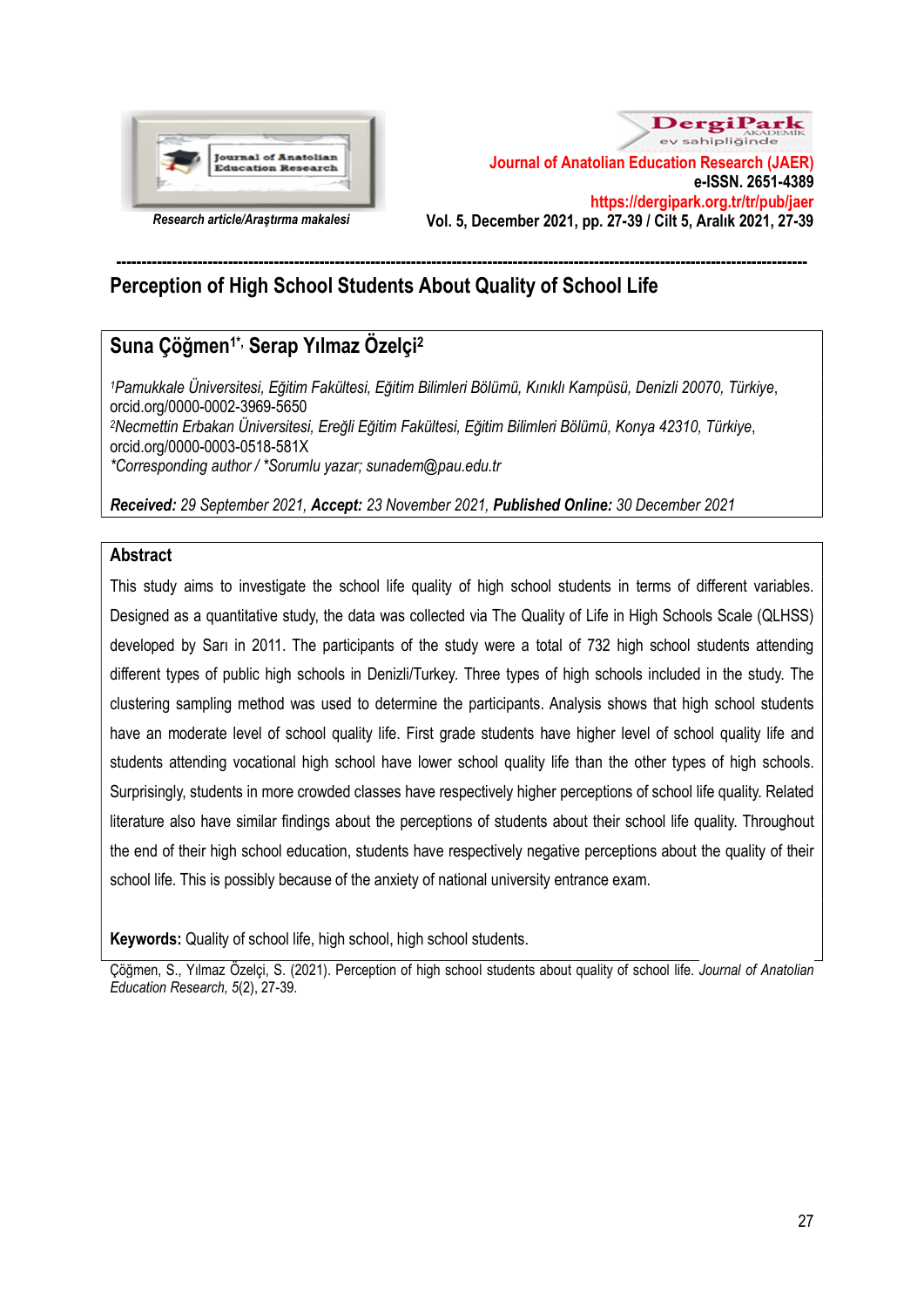# Lise Öğrencilerinin Okul Yaşam Kalitesi Algıları

# Özet

Eldeki çalışma liselerde öğrenim gören öğrencilerin okul yaşam kalitelerini farklı değişkenler açısından incelemeyi amaçlamaktadır. Nicel olarak desenlenen çalışmada veriler Sarı (2011) tarafından geliştirilen Liselerde Okul Yaşam Kalitesi Ölçeği aracılığı ile toplanmıştır. Çalışmanın katılımcılarını Denizli merkezde, farklı tür liselerde öğrenim görmekte olan toplam 732 lise öğrencisi oluşturmaktadır. Çalışmaya üç farklı lise türünde öğrenim gören öğrenciler katılmış ve katılımcılar küme örnekleme yöntemi ile seçilmiştir. Analizler öğrencilerin okullarındaki yaşam kalitesini orta düzeyde algıladıklarını göstermektedir. Lise birinci sınıfta öğrenim gören öğrencilerin okul yaşam kalitesi ile ilgili algıları daha olumludur. Meslek lisesinde öğrencim gören öğrencilerin ise okullarındaki yaşam kalitesi ile ilgili algıları diğer okul türlerinde öğrenim gören öğrencilere göre daha olumsuzdur. İlginç bir şekilde daha kalabalık sınıflarda öğrenim gören öğrencilerin okul yaşam kalitesi algı düzeyleri daha yüksek bulunmuştur. İlgili alan yazın öğrencilerin okul yaşam kalitesi algıları ile ilgili benzer sonuçlar içermektedir. Lise eğitimlerinin sonlarına doğru öğrenciler nispeten daha olumsuz okul yaşam kalitesi algısına sahip olmaktadır. Bu durum ulusal üniversite giriş sınavlarının yarattığı kaygı düzeyi ile ilgili olabilir.

Anahtar Kelimeler: Okul yaşam kalitesi, lise, lise öğrencileri.

#### 1. Introduction

Schools are not the places only for academic purposes, on the contrary, they have their own social and cultural climate which creates a socio-cultural environment for their students. This environment might have several variables including relationships, rules and procedures, social activities let alone academic activities. High school students, who are adolescences also, pass a huge part of their life at schools (Sarı, 2011). Gander and Gardiner (1993) indicate that school life contributes to the vocational and social purposes of adolescences, furthermore, it increases the aesthetic and the intellectual aspects. In this contribution, high schools play an important role by providing a deep cognitive and affective understanding for the students (Demir and Demir, 2012). In a report by Sabancı University Education Reform Initiative (ERG, [Education Reform Initiative], 2013), the purpose of high schools is underlined as providing an exploration of self and the world for the students. In another report carried by Ministry of Education-MoNE (2017), the purpose of high schools is determined as "these institutions improve students' self-confidence, self-control, and responsibility; gain the skills of creative and critical thinking; gain an insight of lifelong learning". With all these significant roles and purposes of high schools mentioned above, it seems to require a qualified learning and communication atmosphere at high schools.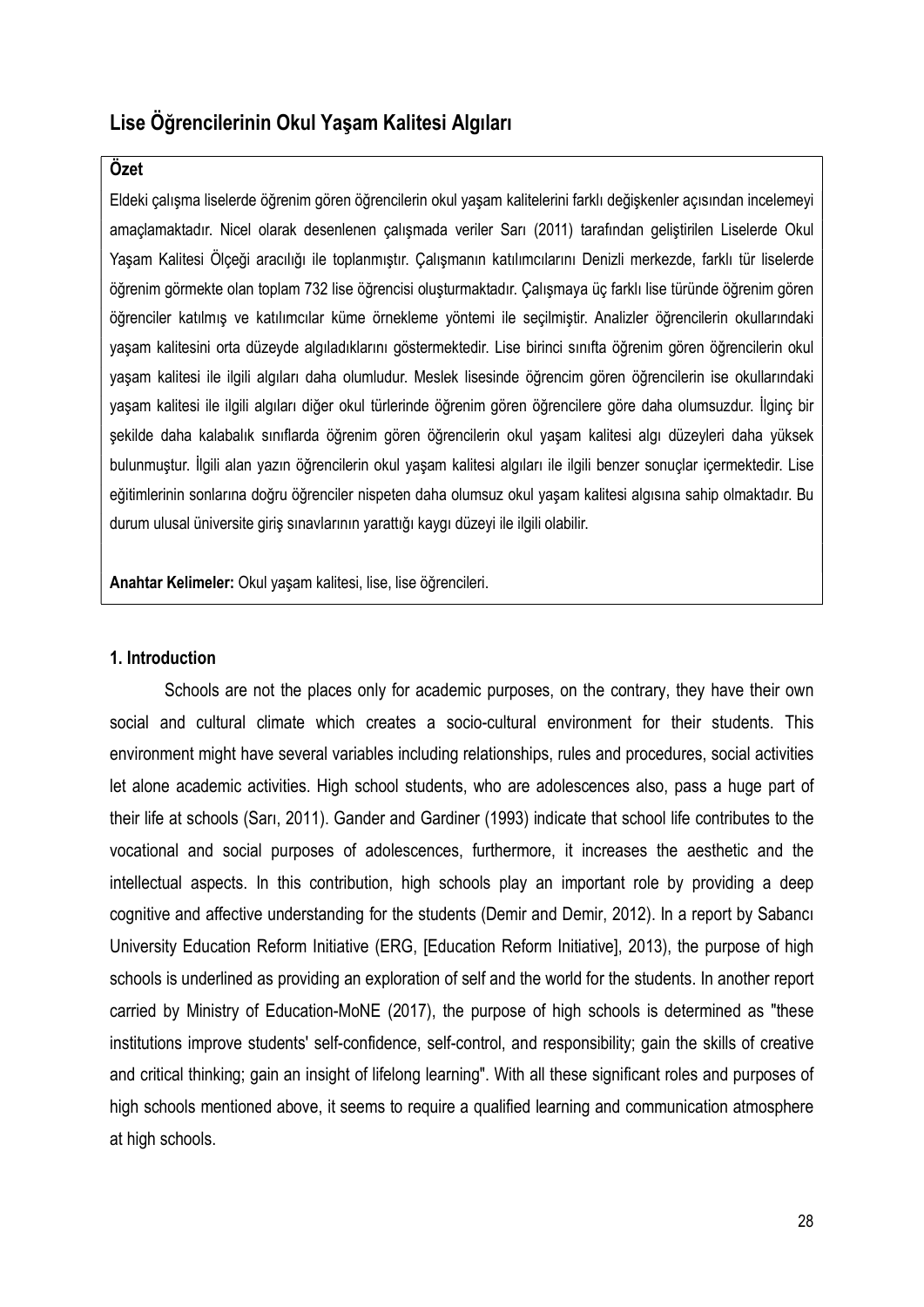First mentioned in education by Epstein and McPartland (1976), school life quality is handled under three dimensions: a general satisfaction for the school, connectedness to the school, and attitudes towards the teachers. Epstein and McPartland (1976) then identified five dimensions of school life quality: positive/negative feelings to school, school management, teachers, student-student communication, and statue. What is meant by school life quality is a general and continuous wellbeing, and it is evaluated by both positive and negative experiences. These experiences are generally held in close environments of the individuals like family, friends, school, or workplace (Linnakylä and Brunell, 1996). School life quality depends on life quality in literature which is defined as the self-perception of the individual on general wellbeing, possibilities for improving the potentials, and positive social participation (Lunenberg and Schmidt, 1988; Wong, Cronin, Griffith, Irvine and Guyatt, 2001). As for Turkey, quality of school life has been on the agenda of research on education since the works of Sarı and Doğanay in 2006 who investigate the quality of life in a university campus in terms of democratic life culture. Sarı, Ötünç and Erceylan (2007) developed a scale for the quality of school life for high school students and Sarı reexamines the reliability and validity of this scale in 2011. Based on the theoretical frame of Epstein and McPartland (1976), the Quality of Life in High Schools Scale has seven dimensions that are "teachers (the quality of teacher-student relationship, and self-development of the teachers)", "positive feelings for the school", "statue (students' feeling of belonging and significance at the school)", "school management (the quality of the relationship between the administrators and the students, participatory management)", "negative feelings for the school", "students (the quality of the relationship between the students)" and "social activities".

In Turkey, students start high school at the age of 15 after completing 4 years of secondary school and getting a national high school entrance exam. There are various types of high schools to which students are oriented according to their exam scores. If the students cannot get enough scores for the schools they prefer, then they must enroll in the closest high school in their neighborhood (MoNE, 2014). This means that not all high school students are going to their preferred schools. Among the state schools, Anatolian High Schools (AHS) and Science Schools (SS) are the most preferred school types as they have a high rate of university entrance. On the other hand, Vocational High Schools (VHS) are the ones that attract students mostly from low socio-economic classes and who cannot get high exam scores from the national standardized exams (ERG [Education Reform Initiative], 2014). Although there have been various initiatives for improving the quality of education in vocational high schools in Turkey, these schools are still the least preferred schools among students who desire higher academic achievement, especially in university entrance exams. This kind of identification of the school types might create a difference in students' perceptions of their school, and how they feel at the school as the quality of school life has a significant impact on students' well beings, happiness, and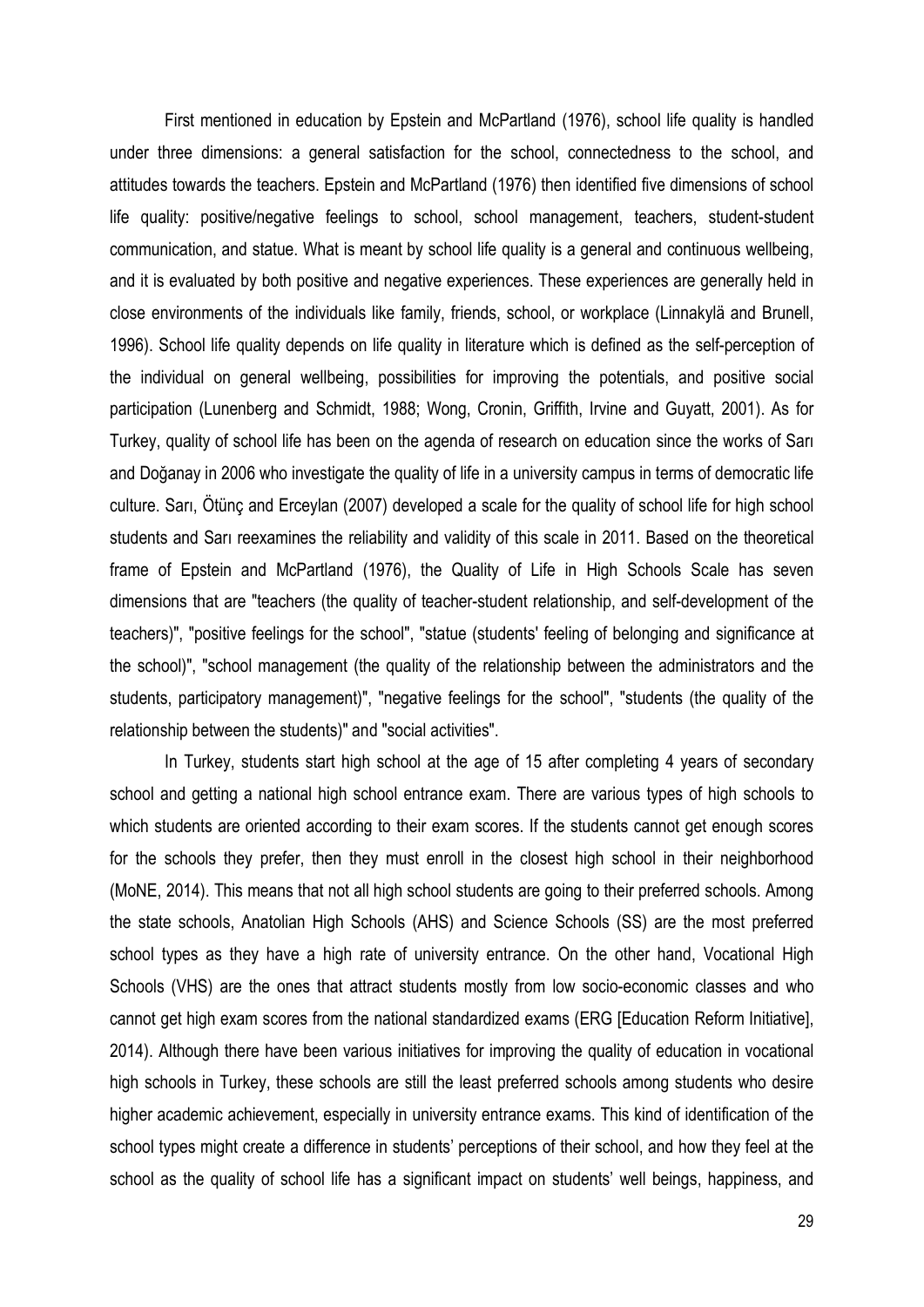academic achievement at schools (Antaramian, 2017; Sinclair and Fraser, 2002; Wolf, Chandler and Spies, 2001). It also affects their mental health and self-respect (Sarı and Cenkseven, 2008). High school students as adolescents are not just the students who are preparing for an upper educational level. They are in one of their most creative, important, and exciting life periods. Moreover, Mok and Flynn (2002) found out social skills are directly related to the perceived quality of school life. Apart from related variables to quality of school life, there are some variables that directly or indirectly affect how the students feel about their school life such as school type, school and class size, gender, and grade. A body of literature has examined those variables concerning quality of school life (Aliyev and Tunc, 2015; Aykıt and Baba Öztürk, 2017; Batten and Girling-Butcher, 1981; Erden and Erdem, 2013; Ereş and Bilasa, 2016; Moc and Flynn, 2002).

In this regard, how students perceive the quality of life at their schools, in general, is worth to be investigated. The current study aims to get a general idea about the high school students' perceptions of their school life quality and examine this perception in terms of some variables. The research questions are such that;

1. What are the perceptions of high school students in three different types of school about their school life quality?

2. Are these perceptions significantly differ according to their school type, class size, and grade level?

## 2. Method

# 2.1. Research model

This research is designed as a quantitative study in a descriptive survey model. In a descriptive study, an attempt is made to describe an event, individual, or object under their conditions and as they are by determining a sample from the population that forms the study universe (Cohen, Manion and Morrison, 2007). The current study tries to determine the perception of high school students about their school life quality without any intervention to the existing situation.

#### 2.2. Participants

Participants of the study were a total of 732 high school students attending 8 different high schools in Denizli, Turkey. There are three types of high schools included in the study. The clustering sampling method was used to determine the participants. Details of the participants are given in Table 1.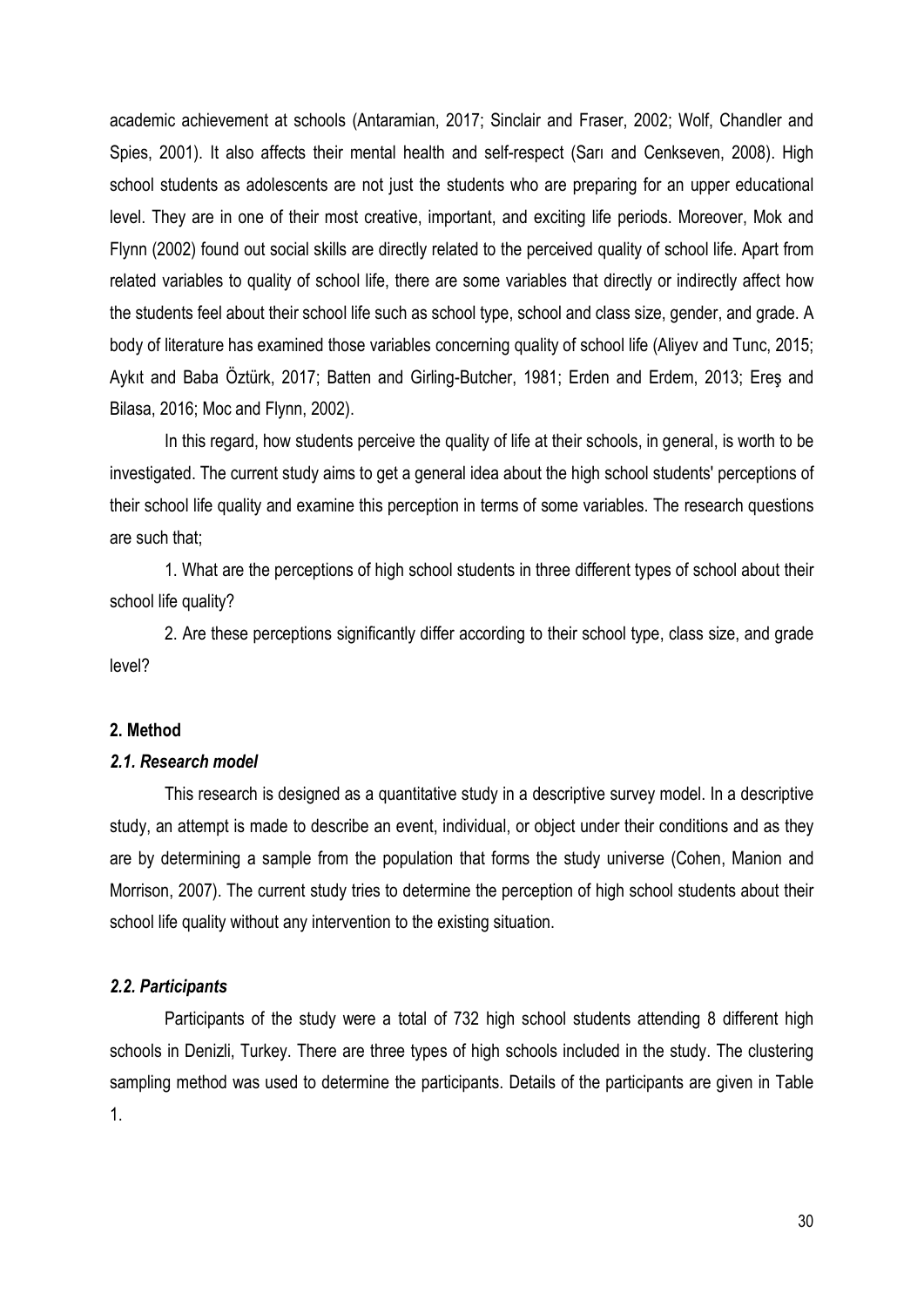|                        |        | 9 <sup>th</sup> grade |      | $10th$ grade |      | 11 <sup>th</sup> grade |      | 12 <sup>th</sup> grade |      | Total |       |
|------------------------|--------|-----------------------|------|--------------|------|------------------------|------|------------------------|------|-------|-------|
| School type            | Gender |                       | %    |              | $\%$ |                        | %    |                        | $\%$ |       | $\%$  |
| Vocational             | Female | 29                    | 25,2 | 22           | 19,1 | 33                     | 28,7 | 31                     | 27,0 | 115   | 100,0 |
| <b>High School</b>     | Male   | 30                    | 23,1 | 36           | 27,7 | 39                     | 30,0 | 25                     | 19,2 | 130   | 100,0 |
| (VHS)                  | Total  | 59                    | 24,1 | 58           | 23,7 | 72                     | 29,4 | 56                     | 22,9 | 245   | 33,5  |
| Anatolian              | Female | 74                    | 33,5 | 69           | 31,2 | 53                     | 24,0 | 25                     | 11,3 | 221   | 100,0 |
| <b>High School</b>     | Male   | 49                    | 29,7 | 50           | 30,3 | 41                     | 24,8 | 25                     | 15,2 | 165   | 100,0 |
| (AHS)                  | Total  | 123                   | 31,9 | 119          | 30,8 | 94                     | 24,4 | 50                     | 13,0 | 386   | 52,7  |
| Science<br>School (SS) | Female | 14                    | 25,0 | 14           | 25,0 | 16                     | 28,6 | 12                     | 21,4 | 56    | 100,0 |
|                        | Male   | 14                    | 31,1 | 11           | 24,4 | 11                     | 24,4 | 9                      | 20,0 | 45    | 100,0 |
|                        | Total  | 28                    | 27,7 | 25           | 24,8 | 27                     | 26,7 | 21                     | 20,8 | 101   | 13,8  |

Table 1. Demographics of the participants.

There are a total of 245 high school students participating in the study from Vocational High Schools (VHS). VHS is the 4 years of high school where students can get vocational skills in different fields of industry and occupations. Grounded in the early times of the Turkish Republic, vocational schools have always been under consideration to train the workers with the required skills for the various fields of industry. Despite many reform attempts in their curriculum, vocational schools have always been the stepchild of educational policies in Turkey. Students who cannot get enough marks in the national exams for high schools enroll in vocational high schools. There is a common perception that students with low academic achievement and socioeconomic status go to vocational schools to get a job more quickly and easily.

There are a total of 386 high school students participating in the study from Anatolian High Schools (AHS). AHS is the school which many of the parents prefer for their children. In the early times of the 90s, these schools were 7 years of length with an English prep class and with a high rate of university entrance. Now, all Anatolian High Schools long four years with the same curriculum but some are better because of their historical background and cultural and academic heritage. They have respectively still a high rate of university entrance and an orientation to academic success.

There are a total of 101 high school students participating in the study from Science Schools (SS). SS is the most prestigious school among the state high schools in Turkey. The enrollment marks are quite high, and they are preparing their students for better universities for prestigious jobs in the fields of science and technology. Due to the pandemic situation, only one SS could be included in the study.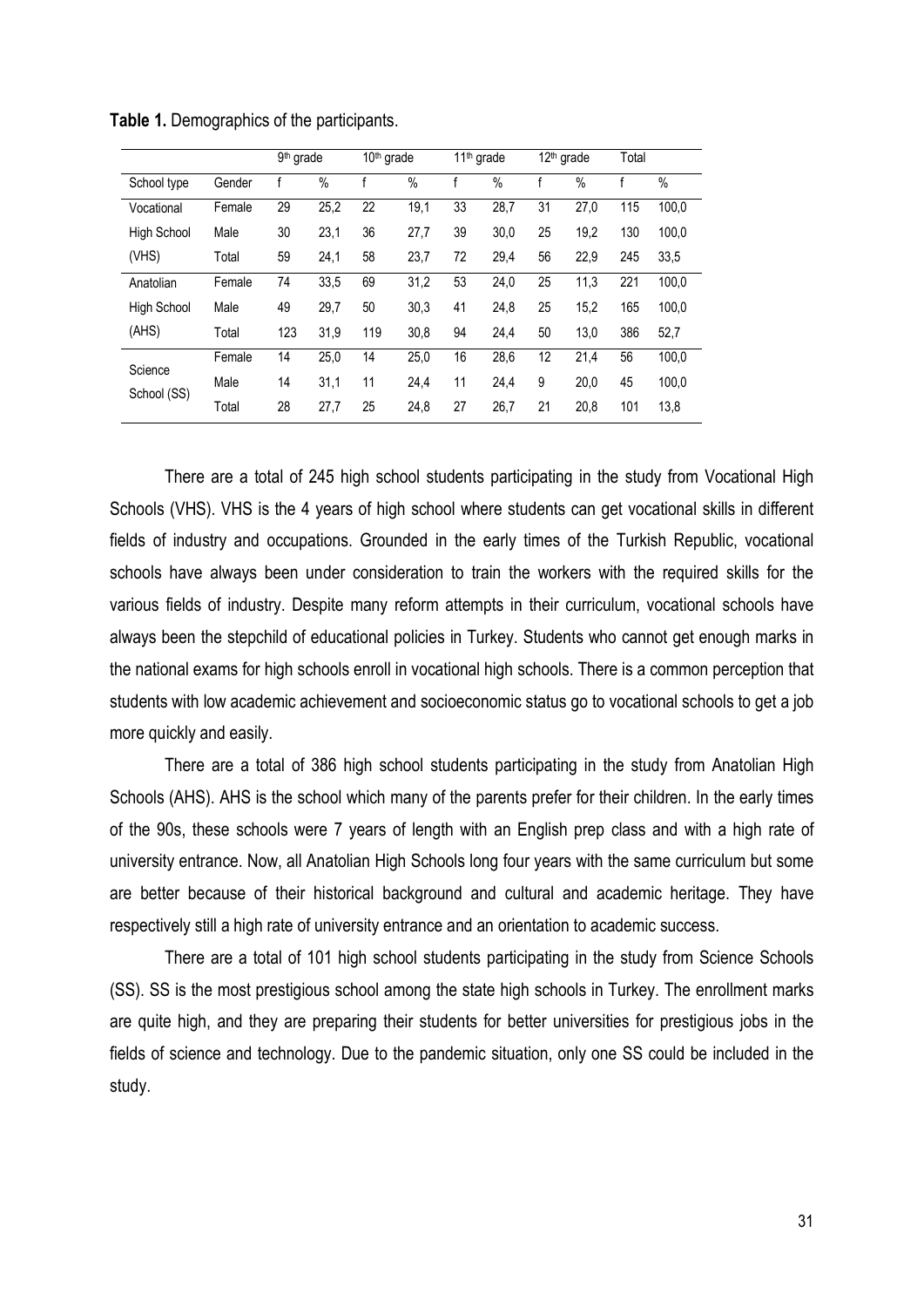#### 2.3. Data collection tools

The Quality of Life in High Schools Scale (QLHSS) is the data collection tool used for the study. Developed by Sarı (2011), the QLHSS is a five-point Likert-type scale having a total of 35 items and seven subscales (Teachers, Positive feelings toward school, Status, School administrators, Negative feelings toward school, Students, and Social activities). Within the scope of validity and reliability studies in this research, items 31 and 34 in the original scale were removed. The total reliability value of the scale for this study was calculated as ,84.

#### 2.4. Data analysis

Data were gathered from students voluntarily from the schools in the sample and tested whether normally distributed. As the data is not normally distributed, non-parametric tests were implemented for the analysis. The current study aims to frame a general profile of the perceptions of the high school students about their school life quality, so the dimensions of the scale are left out of the analysis except for the first question.

## 3. Findings

Results are presented in line with the research questions. First, overall scores for The Quality of Life in High Schools Scale and its dimensions were given. Then the findings were given in terms of variables.

#### The perceptions of the high school students about school life quality

Mean averages from the Quality of Life in High Schools Scale were presented in Table 2. Both total points and dimensions were given.

Table 2. Mean and standard deviations of school life quality for the scale and subscales.

| Scale/Dimensions                          | N   | $\boldsymbol{X}$ | Sd   |
|-------------------------------------------|-----|------------------|------|
| The Quality of Life in High Schools Scale | 732 | 3.03             | .52  |
| Interaction between students and teachers | 732 | 3.03             | ,52  |
| Positive feelings towards school          | 732 | 3,11             | .92  |
| Statue                                    | 732 | 3.12             | .98  |
| School administrators                     | 732 | 3.54             | .85  |
| Negative feelings towards school          | 732 | 2.47             | 1,01 |
| Interaction between students and students | 732 | 2.94             | .95  |
| Social activity                           | 732 | 2,80             | .52  |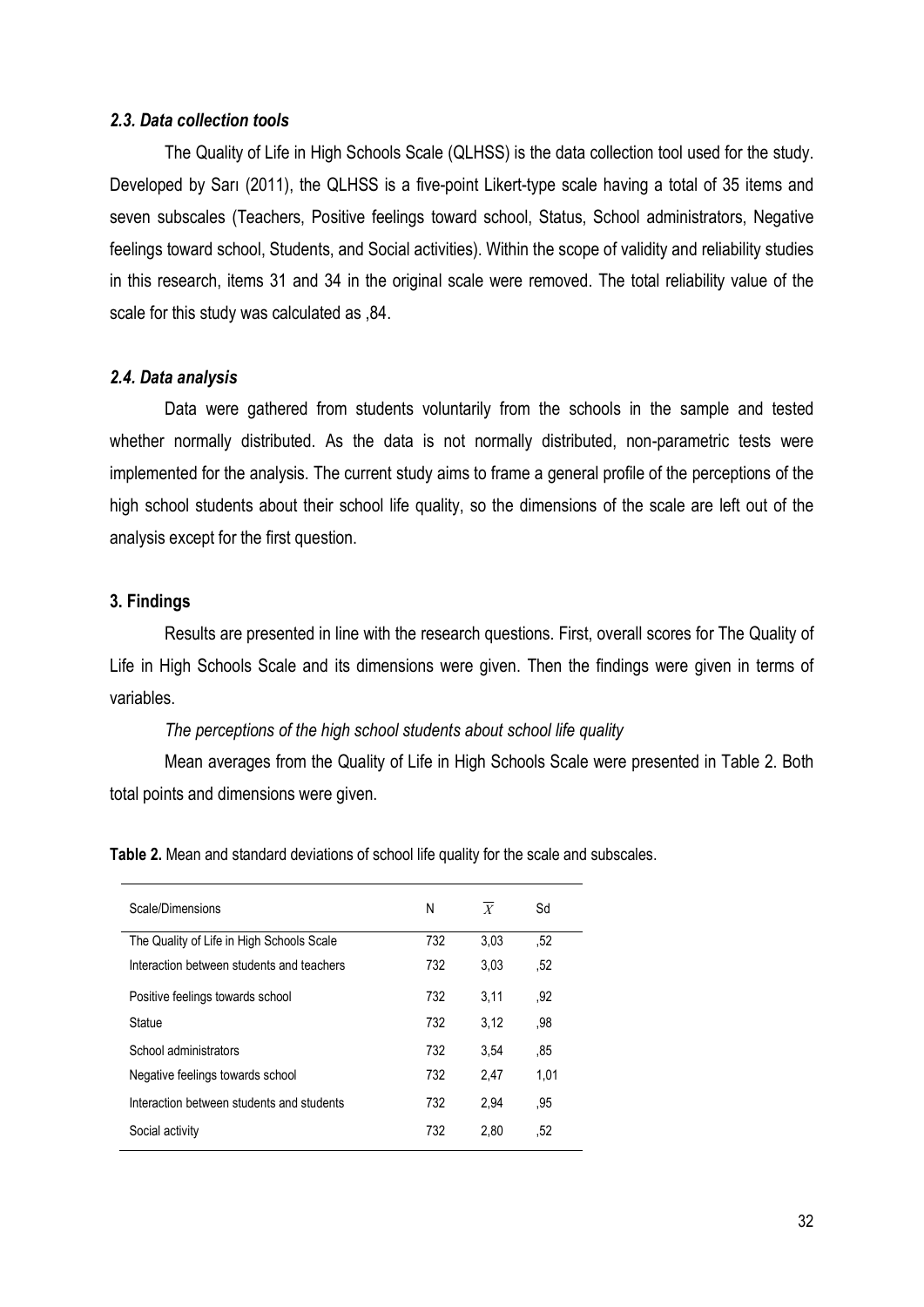Students get moderate points from both the scale in total and the dimensions separately. The highest point get is the school management dimension while the lowest point is from the dimension of negative feelings towards the schools.

Perceptions of students about school life quality in terms of the school type variable

As the data is not normally distributed, non-parametric analysis is chosen to analyze the significant difference between the students' perceptions of school life quality according to the school type. Results were given in Table 3.

|                           |            |     | . .    |    |        | . .  |         |  |  |
|---------------------------|------------|-----|--------|----|--------|------|---------|--|--|
|                           | School     | N   | Mean   | df | $X^2$  | P    | Sig.    |  |  |
|                           | Type       |     | Rank   |    |        |      |         |  |  |
|                           | <b>VHS</b> | 245 | 322,79 |    |        | ,000 |         |  |  |
|                           | AHS        | 386 | 396,75 |    |        |      |         |  |  |
| School Life Quality Total | SS         | 101 | 356,92 | 2  | 18,586 |      | AHS-VHS |  |  |
|                           | AHS        | 386 | 415,32 |    |        |      |         |  |  |
|                           | SS         | 101 | 345,62 |    |        |      |         |  |  |

Table 3. Kruskal Wallis H-Test for school life quality points in terms of school type.

 $p < 0.05$ 

Analysis shows that there is a significant difference between the perceptions of students in AHS and VHS. Students at Anatolian High School have a more positive perception of their school life quality than the ones in VHS.

Perceptions of students about school life quality in terms of grade level Table 4 displays the analysis of Kruskal Wallis H Tests.

Table 4. Kruskal Wallis H-Test for school life quality points in terms of grade level.

|                           | Grade | N   | Mean Rank | df     | $X^2$ | P    | Sig.      |  |
|---------------------------|-------|-----|-----------|--------|-------|------|-----------|--|
|                           |       | 210 | 396,06    |        |       | ,015 |           |  |
| School Life Quality Total | 2     | 202 | 339,97    | 10,516 |       |      | $1-2.1-4$ |  |
|                           | 3     | 193 | 380,94    |        |       |      |           |  |
|                           | 4     | 127 | 337,87    |        |       |      |           |  |
| $-$                       |       |     |           |        |       |      |           |  |

 $p < 0.05$ 

Students in the first grade have the highest level of school life quality in general. A significant difference occurs especially between the first grades and second grades/fourth grades.

Perceptions of students about school life quality in terms of class size

The class size of the participants in the current study ranges from 12 to 37. Findings are given in Table 5.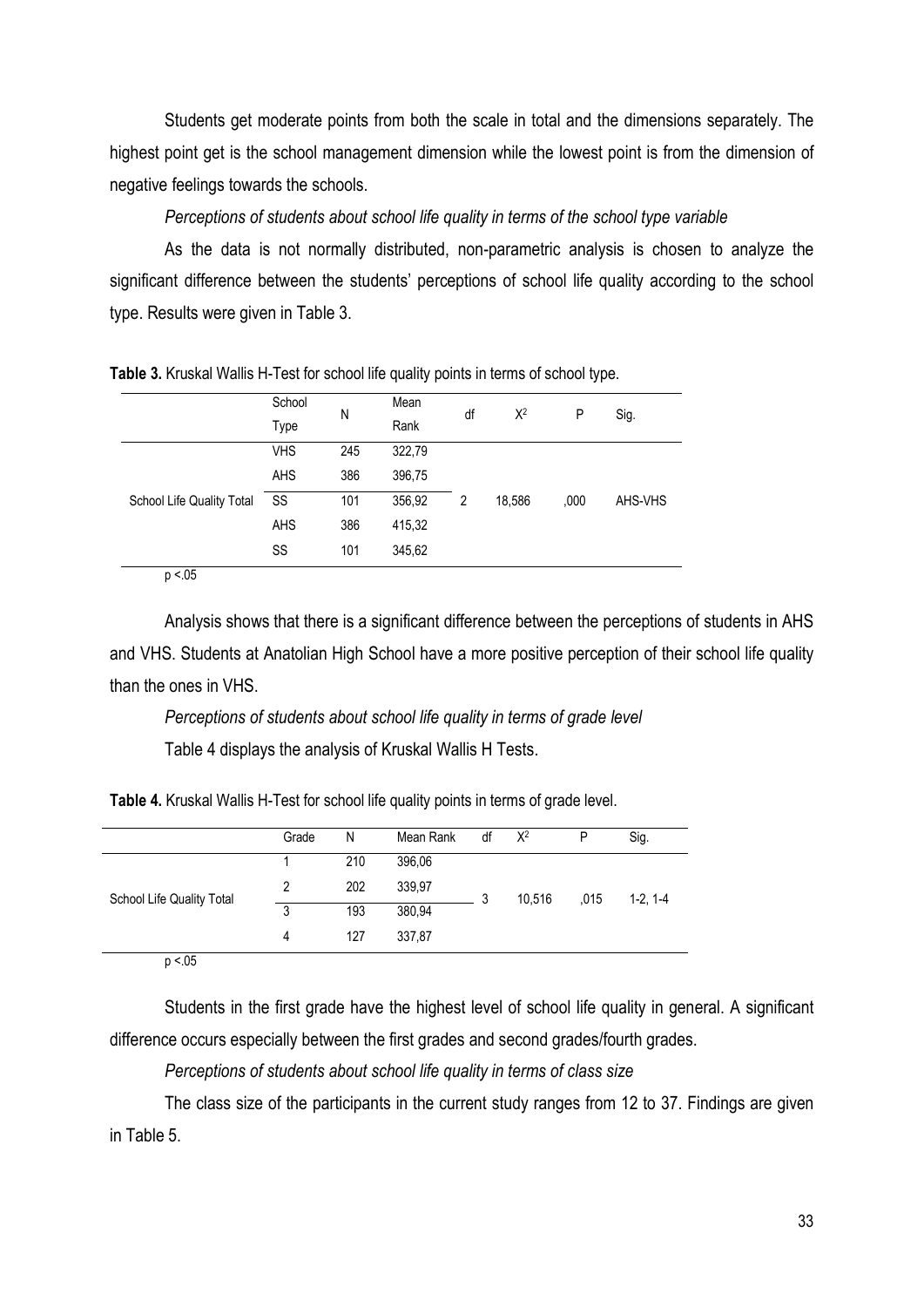|                |         | Class Size        | N   | Mean Rank | df | $X^2$  | P    | Sig.    |
|----------------|---------|-------------------|-----|-----------|----|--------|------|---------|
|                |         | 20 and less $(1)$ | 73  | 336,64    |    |        |      |         |
|                |         | $21 - 25(2)$      | 167 | 327,81    |    |        |      | $4 - 1$ |
| Life<br>School | Quality | $26 - 30(3)$      | 246 | 375,26    | 4  | 12.487 | .014 | $3-2$   |
| Total          |         | $31 - 35(4)$      | 145 | 405,14    |    |        |      | $4-2$   |
|                |         | 36 and more (5)   | 101 | 375,24    |    |        |      |         |

Table 5. Kruskal Wallis H-Test for school life quality points in terms of class size.

 $p < 0.05$ 

The highest level of school life quality is in the classes that have student numbers between 31 and 35. Analysis shows that students in respectively crowded classes have a more positive perception of school life quality.

# 4. Discussion and Conclusion

Considering the analysis, a general perception of the high school students about their school life quality is at a moderate level. This might indicate that students feel neither very happy/safe nor unhappy/unsatisfied at their schools. A body of literature on school life quality in Turkey found that the level of school life quality of the students is at a moderate level (Arastaman, 2017; Aykıt and Baba Öztürk, 2017; Ereş and Bilasa, 2016; Gedik, 2014; Karabey, 2017; Selvitopu, 2018). It is quite acceptable to find the level of school life quality as moderate in Turkey especially regarding the negative effect of university entrance exams in the years of high school education. In her study, Çınar Özdemir (2006) found out that standardized university entrance exam creates anxiety and stress among the students. What's more, as the analysis underlined, first-year students have a higher level of school life quality than the bigger classes. Research on school life quality among high school students also supports this finding (Durmaz, 2008; Erden and Erdem, 2013; Karatzias, et al., 2001). First-year students have just begun their high school life and might be more enthusiastic and hopeful for their school life in their beginning years of high school. Moreover, elder students have anxiety about university entrance exams, and this might affect not only their school life but also their life quality in a negative way. Hence, after the third year of high school, students' care and attention might turn into the anxiety of university life much more. That might standardize the perception of school life quality at a moderate level. Nevertheless, the moderate level also might indicate students' at least moderate level of wellbeing at their schools. Schools are the social environments that are very critical for the ages of high school students. Karatzias, Power and Swanson (2001) highlight the quality of school life as a concept that gives important clues about the attainments of schools because this concept is quite related to school stress, emotions to school, and self-concept. Moreover, Goodenow and Grady (1992) found that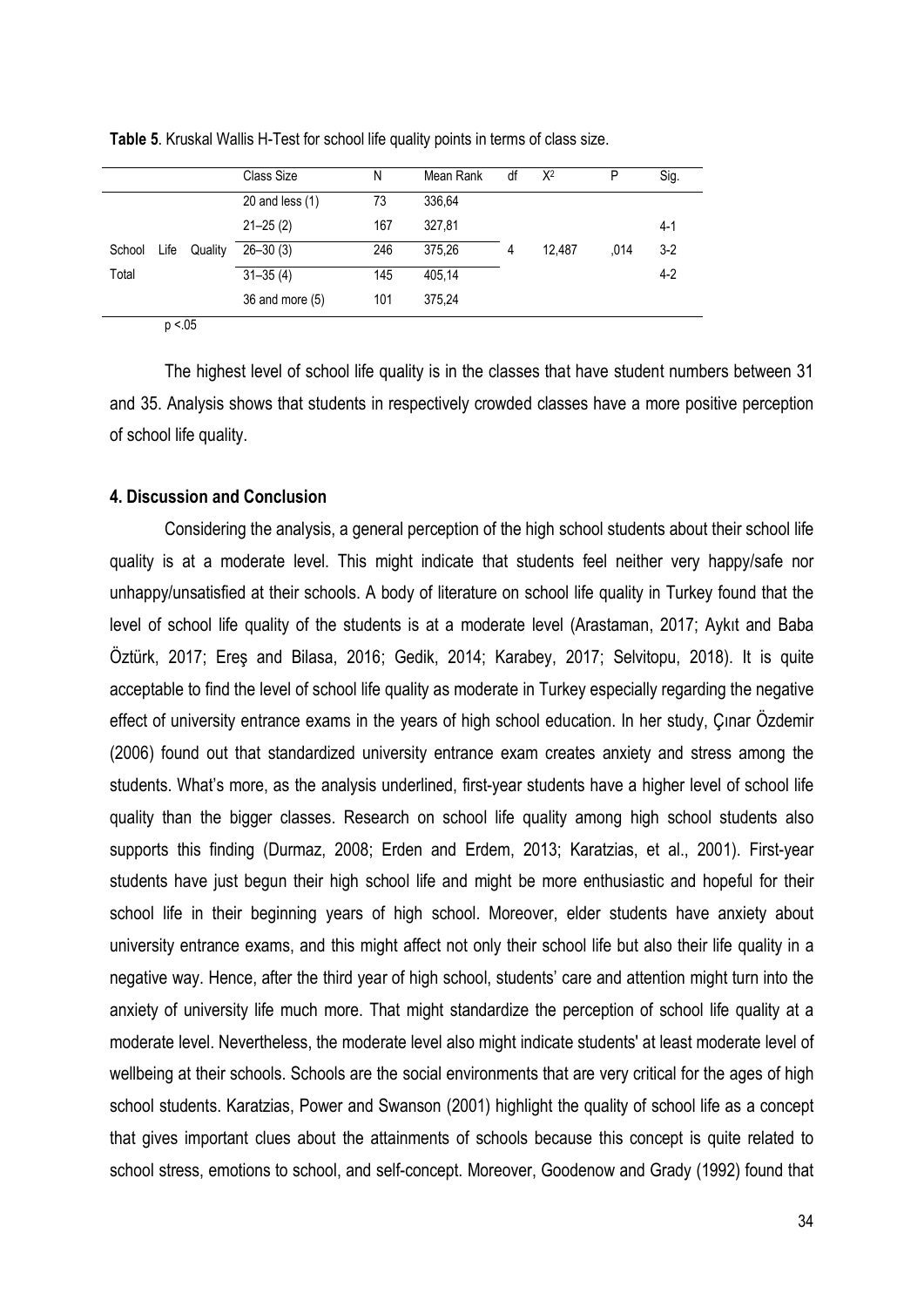students who perceive their school life quality high also have a high level of learning motivation. Supposing that most of their daily lives are passing at schools, it is yet still good for them to have a moderate level of school quality, but not enough.

Results show that students in Anatolian High School have a respectively higher level of school life quality than the students in Vocational High School. Limited research on school life quality (Selvitopu, 2018) among vocational high school students shows that students also have a moderate level of school life quality. Aykıt and Baba Öztürk (2017) also found out that students in Anatolian High Schools have a higher level of school life quality perceptions than the students in vocational high schools. Anatolian High Schools accept students with national standardized exams and relatively more successful students enroll in those schools. Many of the students, who cannot get enough high marks from the exams have a few preferences one of them which is the vocational high schools. Vocational High Schools in Turkey, unfortunately, have a negative perception from society such as students from the low level of academic achievement can go there. This perception might create an exclusionary effect for the students in vocational high schools compared to the students in Anatolian high schools. As Karatzias, Power and Stevenson (2001) indicates, if the students have positive views and attitudes towards their schools, it would probably be about how their schools are satisfactory environments for them. As the students don't feel themselves happy and safe at their school, their perception about the quality of life probably be negative.

Research on the relationship between school life quality and class size mostly focus on the primary and secondary education level (Alaca, 2011; Erden and Erdem, 2013). For instance, Ereş and Bilasa (2016) found out that classes consisting of 10-20 students have higher school life quality perception. Related literature also emphasizes that smaller class size affects school life quality and attachment to school positively (Ajayi, Audu and Ajayi, 2017). Strangely, in the current study, students in respectively crowded classes have more positive perception of school life quality than the others. Despite expecting a closer communication and interaction possibilities in a classroom with smaller sizes, specific to the current study, more crowded classes take place in Anatolian High Schools whose students have higher perception of school life quality. This might be a possible explanation for this result.

Hargreaves, Earl, and Ryan (1996) noted down the importance of making schools (especially in secondary or high schools) better communities where young people can be cared for and supported. It is important for students to feel valuable, happy, and safe in close environments such as schools. Unfortunately, as Arastaman (2017) states most school-age students perceive the school as a boring game based on exam marks, and they believe that little effort is enough to pass this game. According to Sarı (2011), quality of school life indicates the satisfaction level of students from the school where they

35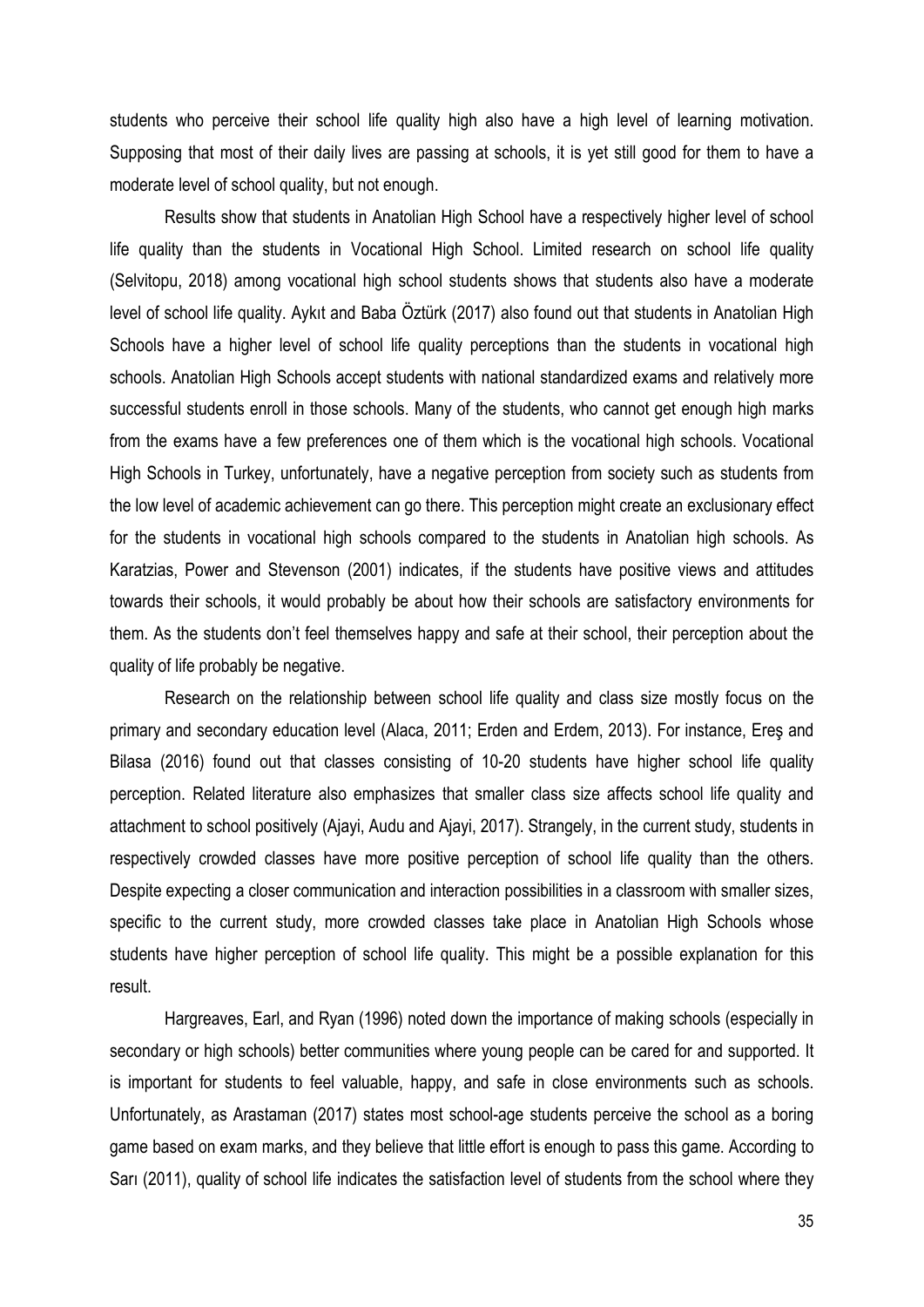spend most of their life period. Many researchers suggest a close relationship between the quality of school life and attachment to school, bullying, academic achievement (Aliyev and Tunc, 2015; Cenkseven Önder and Sarı, 2012; Hunt-Sartorti, 2007; Karatzias, Power and Swanson, 2001; Moc and Flynn, 2002; Toraman and Ayçiçek, 2019). Regarding the fact that schools are responsible for both students' academic and social improvement (Marks, 1998), how the high school students perceive their schools in terms of life quality might affect the maximum satisfaction of the students within all aspects of school life.

The current study has some limitations with its scope. Only one aspect of the school life quality was measured in terms of limited variables. Future research might add various concepts related to school life quality with different participants also. A mixed-method study might also be conducted including interviews within the schools which have the highest and lowest level of school life quality to investigate the personal experiences deeper. Furthermore, future research might focus on especially Vocational High Schools and the last graders of high school students to understand their perception of school life quality deeper.

## Conflicts of Interests

Authors declare that there is no conflict of interests

## References

- Ajayi, O. V., Audu, C. T,, & Ajayi, E. E. (2017). Influence of class size on students' classroom discipline, engagement and communication: a case study of senior secondary schools in Ekiti state, Nigeria. Sky Journal of Educational Research, 5(5), 34-41.
- Alaca, F. (2011). İki Dilli Olan ve Olmayan Öğrencilerde Okul Yaşam Kalitesi Algısı ve Okula Aidiyet Duygusu Ilişkisi (Unpublished Master Thesis). Çukurova University Department of Educational Sciences, Adana.
- Aliyev, R., & Tunc, E. (2015). The investigation of primary school students' perception of quality of school life and sense of belonging by different variables. Revista de Cercetare si Interventie Sociala, 48, 164-182.
- Antaramian, S. (2017). The importance of very high life satisfaction for students' academic success. Cogent Education, 4(1), 1-10. https://doi.org/10.1080/2331186X.2017.1307622
- Arastaman, G. (2017). Lise birinci sınıf öğrencilerinin okula bağlılık durumlarına ilişkin öğrenci, öğretmen ve yöneticilerin görüşleri. Pamukkale Üniversitesi Eğitim Fakültesi Dergisi, 26, 102-112.
- Aykıt, S., & Baba Öztürk, M. (2017). Öğrenci algılarına göre liselerde yaşam kalitesi. Uluslararası Sosyal Araştırmalar Dergisi, 10(51), 641-650. http://dx.doi.org/10.17719/jisr.2017.1799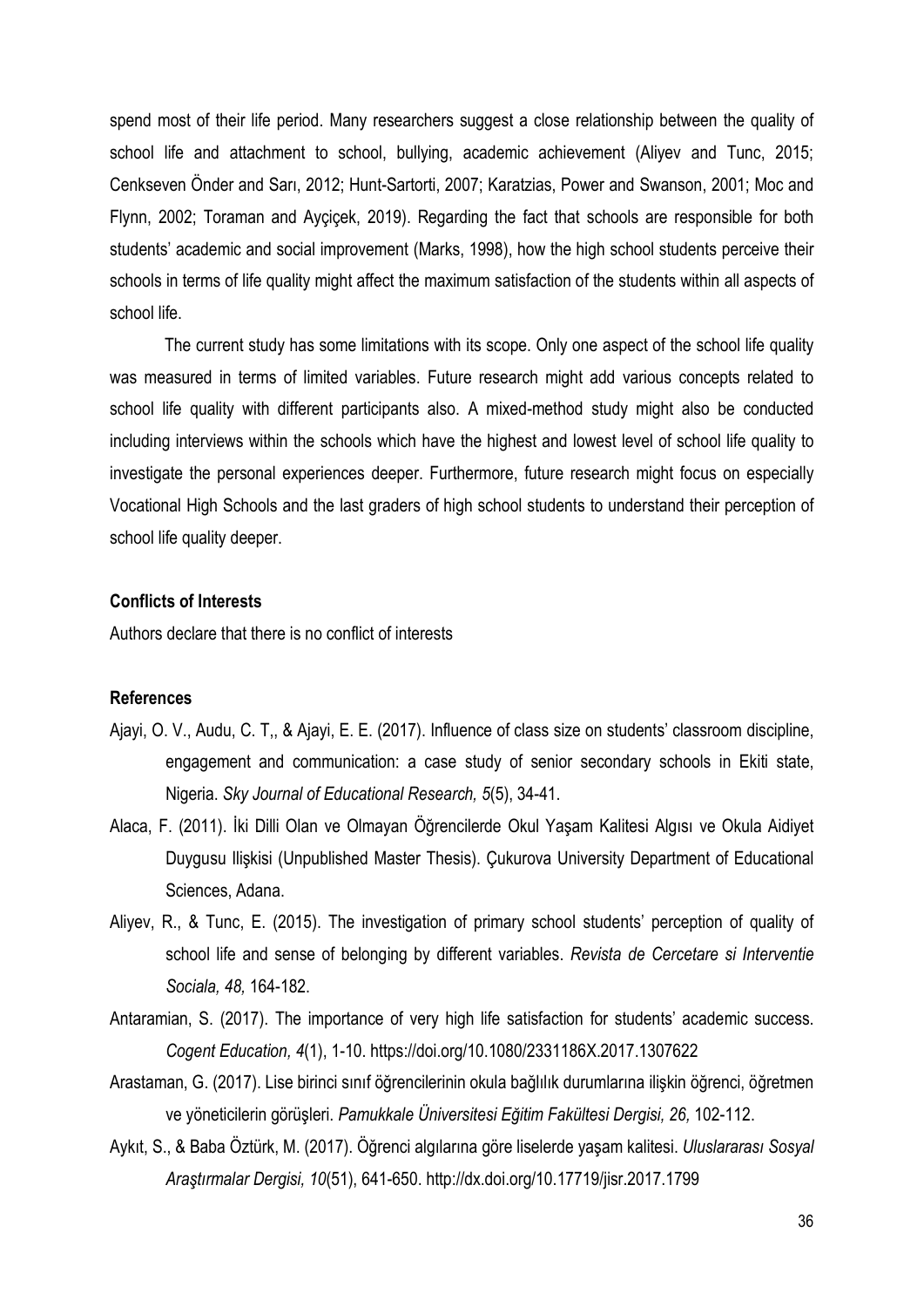- Batten, M., & Girling-Butcher, S. (1981). Perceptions of the Quality of School Life: A Case Study of Schools and Students. The Australian Council for Educational Research Limited. Australia: Radford House, Frederick Street, Hawthorn, Victoria 3122.
- Cenkseven Önder, F., & Sarı, M. (2012). İlköğretim öğrencilerinde zorbalık ve okul yaşam kalitesi. Elementary Education Online, 11(4), 897-914.
- Cohen, L., Manion, L., & Morrison, K. (2007). Research methods in education. sixth edition. Routledge.
- Çınar Özdemir, S. (2006). Üniversiteye Giriş Sınavının Üniversite Sınavına Giren Öğrenciler Üzerindeki Etkileri. (Unpublished Master Thesis). Fırat University Institute of Social Sciences, Elazığ.
- Demir, S., & Demir, A. (2012). Türkiye'deki yeni lise ögretim programlari: sorunlar beklentiler ve öneriler. Elementary Education Online, 11(1), 35-50.
- Doğanay, A., & Sarı, M. (2006). Öğrencilerin üniversitedeki yaşam kalitesine ilişkin algılarının demokratik yaşam kültürü cercevesinde değerlendirilmesi (Cukurova Üniversitesi örneği). Türk Eğitim Bilimleri Dergisi, 4(2), 107-128.
- Durmaz, A. (2008). Liselerde Okul Yaşam Kalitesi: Kırklareli Örneği. (Unpublished Master Thesis) Trakya University Department of Educational Sciences, Edirne.
- Epstein, J. L., & McPartland, J. M. (1976). The concept and measurement of the quality of school life. American Educational Research Journal, 13(1), 15-30.
- Erden, A., & Erdem, M. (2013). İlköğretim okullarında okul yaşam kalitesi: Van ili örneği. Hacettepe Üniversitesi Eğitim Fakültesi Dergisi, 28(3), 151-165.
- Ereş, F., & Bilasa, P. (2017). Middle school students' perceptions of the quality of school life in Ankara. Journal of Education and Learning, 6(1), 175-183. http://dx.doi.org/10.5539/jel.v6n1p175
- ERG (2013). Yeni dönemde ortaöğretimin amacı ve yeniden düzenlenmesi [Purpose and rearrangement of high schools in a new period]. Report by ERG (Educational Reform Initiative).
- ERG (2014). Türkiye eğitim sisteminde eşitlik ve akademik başarı araştırma raporu ve analiz. Report by ERG (Educational Reform Initiative).
- Gander, M. J., & Gardiner, H. W. (1993). Cocuk ve Ergen Gelişimi. (Trans. A. Dönmez, N. Çelen). İmge Kitapevi.
- Gedik, A. (2014). Ortaöğretim Öğrencilerinde Okul Yaşam Kalitesi Bağlamında Okula Yabancılaşma. (Unpublished Master Thesis). Inonu University Institute of Educational Sciences, Malatya.
- Goodenow, C., & Grady, K. (1992). The relationship of school belonging and friends values to academic motivation among urban adolescent students. Journal of Experimental Education, 62(1), 60-71.
- Hargreaves, A., Earl, L., & Ryan, J. (1996). Schooling for Change: Reinventing Education for Early Adolescents, Falmer.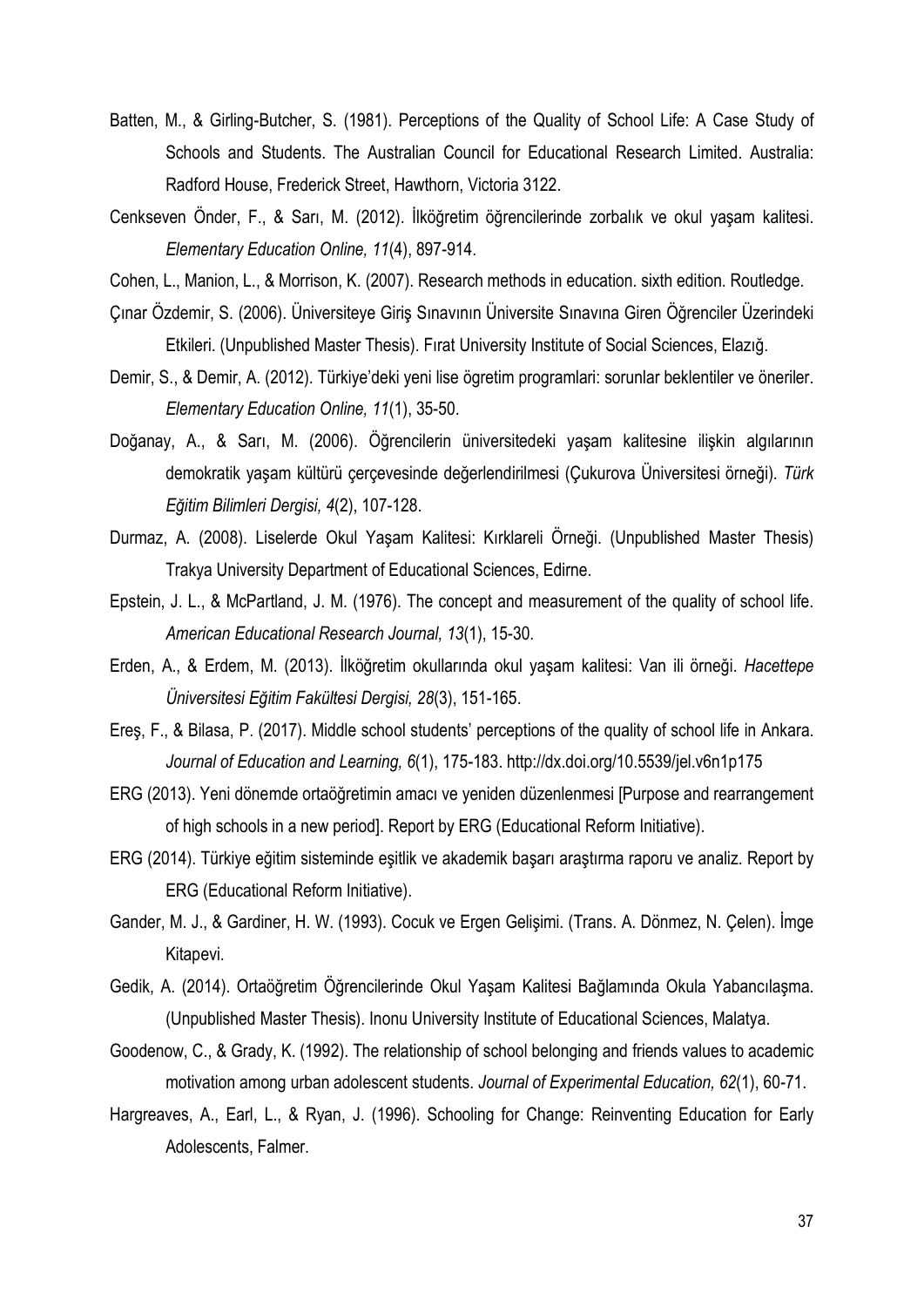- Hunt-Sartori, M. A. (2007). The relationships among student membership in groups quality of school life, sense of belonging, and selected performance factors. (Unpublished PhD Dissertation), Sam Houston State University, Huntsville, Texas.
- Karabey, M. (2017). Sivas Ili Merkezinde Lise Öğrencilerinde Okul Yaşam Kalitesi ve Ilişkili Faktörler. (Unpublished Master Thesis). Cumhuriyet University Department of Community Health Nursing, Sivas.
- Karatzias, A., Papadioti-Athanasiou, V., Power, K. G., & Swanson, V. (2001). Quality of school life. A cross-cultural study of Greek and Scottish secondary school pupils. European Journal of Education, 36(1), 91-105.
- Karatzias, A., Power, K. G., & Swanson, V. (2001). Quality of school life: Development and preliminary standardisation of an instrument based on performance indicators in Scottish secondary schools. School Effectiveness and School Improvement, 12(3), 265-284. https://doi.org/10.1076/sesi.12.3.265.3449
- Linnakylä, P., & Brunell, V. (1996). Quality of School Life in The Finnish and Swedish Speaking Schools in Finland. M. Binkley, K. Rust, T. Williams (Eds.) Reading Literacy in an International Perspective (p.203 – 217). U.S. Department of Education Office of Educational Research and Improvement NCES 97-875.
- Lunenberg, F. C., & Schmidt, L. J. (1988). Pupils Control Ideology and Behavior and Quality Of School Life. Paper presented at the Annual Meeting of the American Educational Research Association. New Orleans.
- Marks, G. (1998). Attitudes to School Life: Their influences and their effects on achievement and leaving school. LSAY Research Reports, 62.
- Ministry of National Education MoNE (2014). Instruction for transmission to high schools. https://www.meb.gov.tr/meb\_iys\_dosyalar/2018\_03/26191912\_yonerge.pdf
- Ministry of National Education MoNE (2017). Regulations for Secondary Schools. https://ogm.meb.gov.tr/meb\_iys\_dosyalar/2017\_09/20161748\_MYLLY\_EYYTYM\_BAKANLIYI\_ ORTAYYRETYM\_KURUMLARI\_YYNETMELYYY.pdf
- Mok, M., & Flyyn, M. (2002). Determinants of students' quality of school life: A path model. Learning Environments Research, 5, 275-300.
- Sarı, M., & Cenkseven, F. (2008). İlköğretim öğrencilerinde okul yaşam kalitesi ve benlik kavramı. Uluslararası İnsan Bilimleri Dergisi, 5(2), 1-16.
- Sarı, M., Ötünç, E., & Erceylan, H. (2007). Liselerde okul yaşam kalitesi: Adana ili örneği. Kuram ve Uygulamada Eğitim Yönetimi, 50, 297-320.